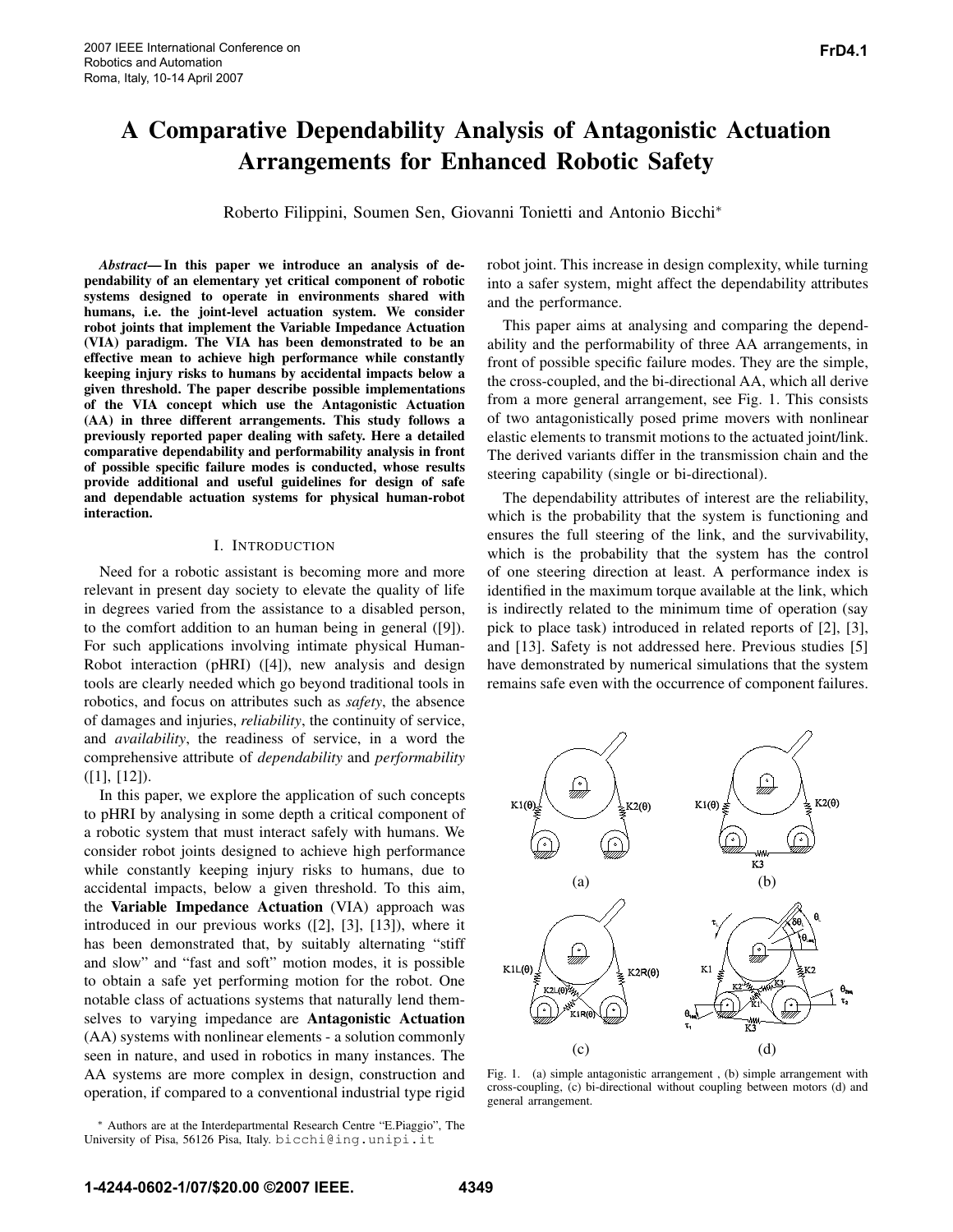#### II. SYSTEM DESCRIPTION AND FAILURE MODES

The functional block diagrams corresponding to the mechanical layouts (a), (b) and (c) of Fig. 1 are shown in Fig. 2. For the considered arrangements, it is assumed that all points are positively driven by transmissions (i.e. they are not friction driven) and motors are fully back-drivable. In rest of the text, elastic-transmission and stiffness-element or spring will be used synonymously.

All arrangements consist of a link joint, the actuationtransmission chain and the control module. The control module governs the motion of the link on the basis of the state information of the motors and the link, which are acquired by identical position sensors. In the **simple** AA (Fig. 2 (a)), each actuator transmits the motion to the link via a nonlinear spring K, toward a preferential direction (right or left). When these act together they are able to vary the impedance to make the link-joint either stiff or compliant, with the maximum torque (U) per direction corresponding to the maximum torque generated by one actuator. The **cross coupled** AA (Fig. 2(b)) adds a third spring between the two actuators ([13]) with a twofold role: it provides pre-loading and also permits the full steering of the link by each actuator. Thanks to that, the maximum generated torque per actuator can be set to U/2 to obtain an equivalent maximum torque U at the link-joint. The cross coupled AA has already been realized as reported in [13]. The **bi-directional** AA (Fig. 2(c)) has two springs (viz. K1R, K1L) per actuator instead of one, where each actuator can steer the link toward both directions. Again, it is possible to use smaller actuators of U/2 torque each to obtain an equivalent maximum torque U at the link.

A Failure Modes and Effects Analysis (FMEA) is conducted for the three AA arrangements separately. The FMEA is a standard procedure to obtain the systematic inventory of all failure modes in a system ([7]). The following assumptions define the scope of the analysis for the cases studied.

- The components of the three AA arrangements are assumed identical.
- Failures are assumed to be permanent<sup>1</sup>, statistically independent and confined in the component where they develop.
- Failures related to the transmission/reception of the control signals are not considered.

The complete FMEA is omitted here, only a sample is given for the cross-coupled AA, see Table I. Each component is assigned the failure mode, the effect at system level, the coverage and the concerned attributes, reliability, survivability and performability. From the analysis it results that the controls and the link joint are single points of failure for the three arrangements and affect both reliability and survivability. All other faults affect the system performance, turning to be a reliability and survivability concern only if undetected (i.e. surveyed components) or accumulated beyond a certain threshold (i.e. redundant components). The

faults masked by redundancy concern the components in the actuation chain (i.e. the actuator motors, the joints and the springs) of the bi-directional and the cross-coupled AA, while no redundancy exists for the simple AA. The detectable faults need continuous surveillance. Once detected, a reconfiguration is triggered to adjusts the controls with respect to the changed operational scenario. Two type of reconfigurations are considered:

- **Reconfiguration R1**: the system is reconfigured after the detected loss of one steering direction. This will avoid to plan motions in the lost steering direction.
- **Reconfiguration R2**: the system is reconfigured after a detected failure of one position sensor. The faulty measure is replaced by an estimate which is calculated from the state information acquired by the other two sensors. A further sensor fault is not tolerated

The reconfiguration facilities belong to a higher level of supervision and fault management. In dependability modeling they are usually represented with a coverage factor ([11], [10]). The coverage is a parameter  $C$  ( $0 \le C \le 1$ ), non necessarily constant, which quantifies the ability of detecting the fault and recovering the system to a functioning state. Any unsuccessful reconfiguration, namely the residual  $1-C$ , is assumed to lead to the system failure.

The illustrated fault tolerance features preserve the basic functionality, though they cannot prevent the degradation of the VIA optimal property. This degradation is quantified as a % reduction of the maximum torque at the link. For example, the failure of one of the two actuator motors (the motor joints must function to transmit the motion) or the failure of the K3 spring are both tolerated in the cross-coupled AA, though they cause a 50% reduction of the maximum torque. The bi-directional AA can withstand more combinations of faults, like the complete failure of one actuation chain (i.e. the motor or both springs) which is tolerated but causes a 50% reduction of the maximum torque. In a similar way, the failure of one of the four springs results in a 50% reduction of the maximum torque for one direction only (left or right), which makes 75% of the total. The failure of one spring (say, KL) in one actuation chain and the opposite spring (say, KR) in the other actuation chain transforms the bi-directional in the simple AA, with a 50% reduction of the maximum torque at the link. Any further accumulation of faults will imply the loss of one steering direction.

## III. THE MODELS FOR THE ANALYSIS OF THE SYSTEM DEPENDABILITY

The modeling and the analysis of the system dependability relies on the state based approach ([1], [8]). The failure process is described within a state transition diagram where the failure modes, identified in the previous section, are the random events that govern the state transitions. A general model for all AA arrangements is shown in Fig. 3. It consists of the states (i) "fault-free", the macro-states (ii) "one steering direction" and (iii) "two steering directions", and the state (iv) "failed". The state "fault-free" is the initial one. The macro-state "one steering direction" is reached

<sup>&</sup>lt;sup>1</sup>Transient and systematic failures are not taken into consideration [1]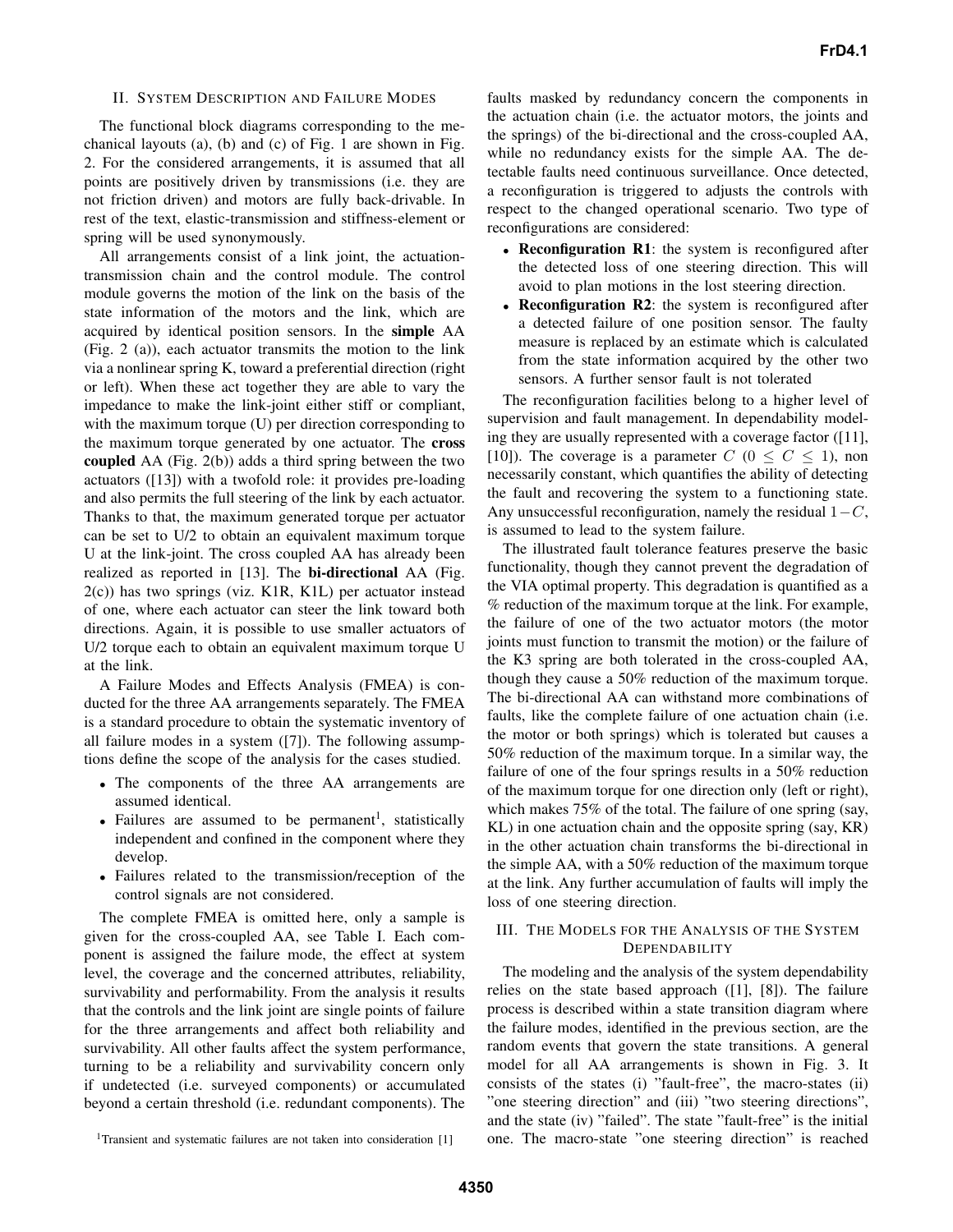

Fig. 2. Functional block diagrams of the simple AA (a), the cross-coupled AA (b) and the bi-directional AA (c).

TABLE I FMEA OF THE CROSS-COUPLED AA

| <b>Component</b> | <b>Failure mode</b>      | <b>Effect</b>                   | Coverage           | <b>Attribute</b>          |
|------------------|--------------------------|---------------------------------|--------------------|---------------------------|
| Controls         | HW/SW failure            | System failure                  |                    | Reliability/Survivability |
| Link-joint       | Breakage                 | System failure                  |                    | Reliability/Survivability |
| <b>Sensors</b>   | Breakdown or wrong value | Decreased accuracy              | Reconfiguration R2 | Performance               |
| Actuator motor   | Motor breakdown          | Reduction of the applied torque | Redundancy         | Performance               |
| Actuator joint   | Joint-coupling failure   | One steering direction lost     | Reconfiguration R1 | Reliability               |
| Springs K1,K2    | Breakage                 | One steering direction lost     | Reconfiguration R1 | Reliability               |
| Spring K3        | Breakage                 | Compliant in the rest position  |                    | Performance               |



Fig. 3. The general state transition diagram for the AA arrangements.

after the successful reconfiguration R1. The macro-state "two steering directions" groups the states in which the system has suffered from faults that have not compromised the full steering of the link. Within this state, the system may undergo a reconfiguration R2 due to a detected sensor failure. The "failed" state acts as a sink for the failure process. Once in it, the system cannot be restored to operation any more.

The dependability attributes of interest are defined on this state space. The *reliability*  $R(t)$  is the probability that the system is in "fault-free" or in the macro-state "two steering directions" at time t. The *survivability*  $SV(t)$  accounts for the probability the system has not failed at time t. The *performability*  $\Pi(t)$  quantifies the average maximum torque delivered by the system at time t.

The model of Fig. 4 is a specialization of the general model of Fig. 3 for the cross-coupled AA arrangement.

Within the macro-state "two steering directions", the states X1 and X5 represent the system that suffered from a detected fault of the link sensor. The states X2 and X6 represent the system that suffered from a detected fault of one actuator sensor. In order to avoid a messy crossing of state transitions, a label with the names of the destination/source states is used, like for the state X3 that has four output transitions to X5, X6, X7 and X8, or for the state X7 that has five input transitions from X0, X2, X3, X4 and X6. Each state is also given a pair of variables that corresponds to the number of actuation chains available per steering direction. This is going to be used for the performability calculation. For example, 2+2 in X0, X1 and X2 means that both actuators have full steering of the link, 2+0 in the state X4 means that one actuator (it does not matter which one) can apply its contribution toward both directions with the other actuator being failed, 1+1 in the state X3, X5 and X6 means that there is one actuator per steering direction. For both cases the maximum torque drops to 50% the nominal value. The simple AA is modeled in the same state transition diagram by assuming X3 as the initial state. The bi-directional AA is a bit more complex but conceptually identical to the model of Fig. 4 [6].

The state transitions are governed by the occurrence of faults in the system, which are concurring random events. The resulting stochastic process is a Continuous Time Markov Chain (CTMC) [11]. This draws a probability distribution  $p(t)$  in the finite space X of N states, calculated with the following Kolmogorov equations:

$$
\frac{d}{dt}\mathbf{p}(t) = \mathbf{p}(t) (Q_1 + Q_2)
$$
\n(1)

where  $\mathbf{p}(t) = [p_0(t), p_1(t), \dots, p_N(t)],$  with  $\sum p_i(t) = 1$ and  $p_i(t) \geq 0$ ,  $\forall i = 0 \dots N$ ,  $t \geq 0$ .  $Q_1$  is the transition rates matrix of the actuation chain.  $Q_2$  is the transition rates matrix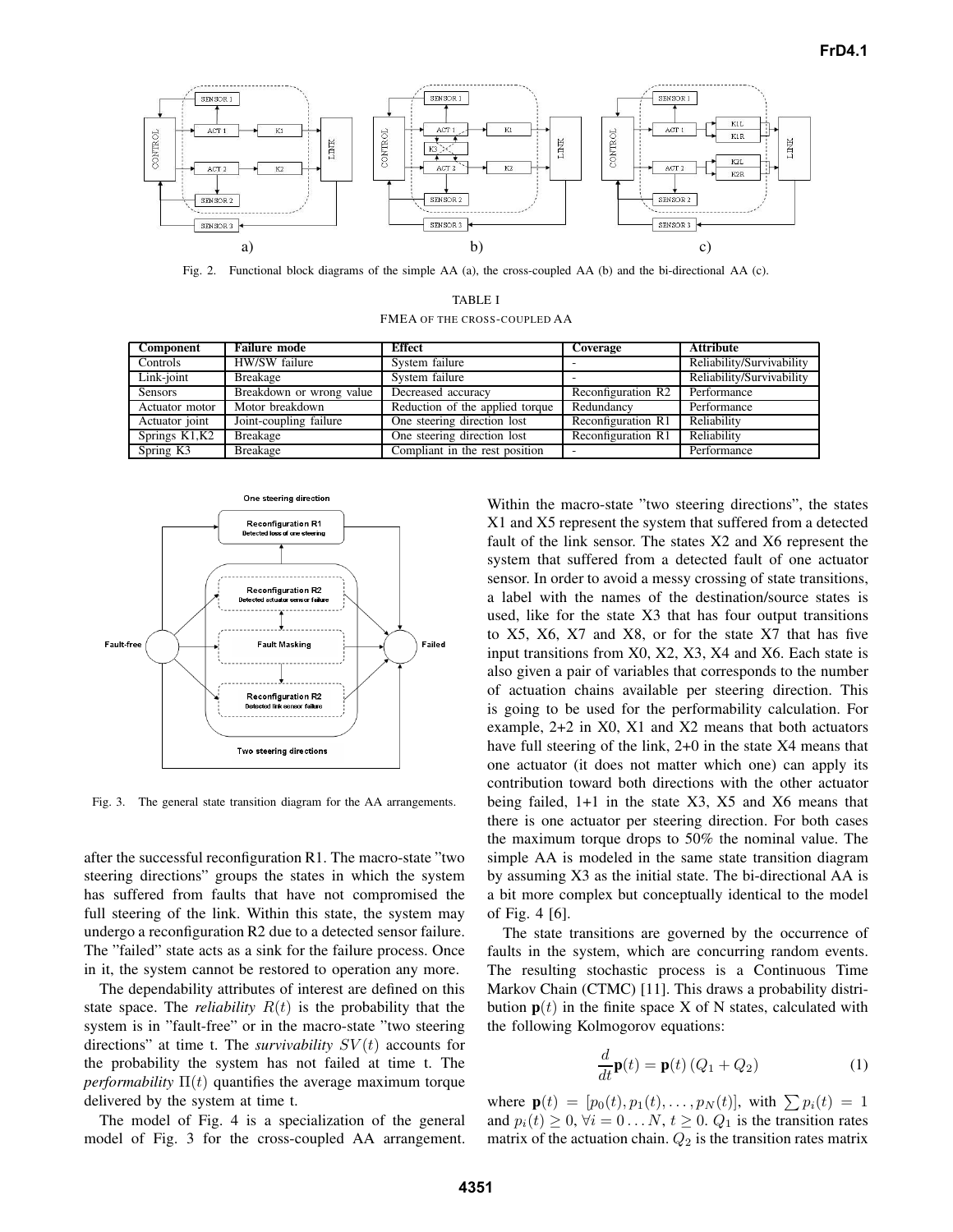

Fig. 4. State transition diagram of the cross-coupled AA.

for the control module and the link and it is conceptually identical for the three cases studied. The two matrices for the model of Fig. 4 are defined below:

$$
Q_{1} = \begin{pmatrix} -\lambda_{0} & \lambda_{01} & \lambda_{02} & \lambda_{03} & \lambda_{04} & 0 & 0 & \lambda_{07} & \lambda_{08} \\ 0 & -\lambda_{1} & 0 & 0 & 0 & \lambda_{15} & 0 & 0 & \lambda_{18} \\ 0 & 0 & -\lambda_{2} & 0 & \lambda_{24} & 0 & \lambda_{26} & \lambda_{27} & \lambda_{28} \\ 0 & 0 & 0 & -\lambda_{3} & 0 & \lambda_{35} & \lambda_{36} & \lambda_{37} & \lambda_{38} \\ 0 & 0 & 0 & 0 & -\lambda_{4} & 0 & 0 & \lambda_{47} & \lambda_{48} \\ 0 & 0 & 0 & 0 & 0 & -\lambda_{5} & 0 & 0 & \lambda_{58} \\ 0 & 0 & 0 & 0 & 0 & 0 & -\lambda_{6} & \lambda_{67} & \lambda_{68} \\ 0 & 0 & 0 & 0 & 0 & 0 & 0 & -\lambda_{7} & \lambda_{78} \\ 0 & 0 & 0 & 0 & 0 & 0 & 0 & 0 & 0 \end{pmatrix}
$$
 (2)  

$$
Q_{2} = (\lambda_{CONTROL} + \lambda_{LINK}) \times
$$

$$
(-I + [1, 1, 1, 1, 1, 1, 1, 1, 1]^T \times [0, 0, 0, 0, 0, 0, 0, 0, 1]) (3)
$$

where I is the  $9 \times 9$  identity matrix,  $\lambda_{CONTROL}$  and  $\lambda_{LINK}$ are the failure rates of the control module and the link respectively. The diagonal elements of  $Q_1$  are:

$$
\begin{cases}\n\lambda_0 = \lambda_{01} + \lambda_{02} + \lambda_{03} + \lambda_{04} + \lambda_{07} + \lambda_{08} \\
\lambda_1 = \lambda_{15} + \lambda_{18} \\
\lambda_2 = \lambda_{24} + \lambda_{26} + \lambda_{27} + \lambda_{28} \\
\lambda_3 = \lambda_{35} + \lambda_{36} + \lambda_{37} + \lambda_{38} \\
\lambda_4 = \lambda_{47} + \lambda_{48} \\
\lambda_5 = \lambda_{58} \\
\lambda_6 = \lambda_{67} + \lambda_{68} \\
\lambda_7 = \lambda_{78}\n\end{cases}
$$
\n(4)

Each  $\lambda_k$  is the output rate of state Xk, which is the sum of all rates in the row k, according to the balance equation of the Markov chain. All states are transient (i.e.  $p_i(t) = 0$ for  $t \to \infty$ ,  $i = 0...7$  with the exception of X8 that is absorbing (i.e.  $p_8(t) = 1$  for  $t \to \infty$ ). The equation (1) is solved for the initial condition of  $p(t)$  at  $t = 0$ .

Reliability, survivability and performability for the model of Fig. 4 are defined as follows:

1) The system is reliable if  $x(t) \in \{X0, \ldots, X6\}$ .

$$
R(t) = 1 - p_7(t) - p_8(t)
$$
 (5)

2) The system has survived in all states with the exception of the state X8.

$$
SV(t) = 1 - p_8(t) \tag{6}
$$

3) The performance  $\Pi(t)$  returns the average maximum torque in X.

$$
\Pi(t) = p(t)\pi^T = \sum_{i=0...8} p_i(t)\pi_i
$$
 (7)

where  $\pi = [\pi_0, \ldots, \pi_8]$  is the reward vector and  $\pi_k$  is the % of the maximum torque available at the link in the state k. Further details on the model building can be found in [6].

## IV. DEPENDABILITY ANALYSIS

## *A. The Default Case Study*

The analysis has been conducted for the three AA arrangements under the following assumptions:

- (A1): the failure rates are assumed to be constant;
- (A2): the coverages  $C1$  and  $C2$  for the reconfigurations R1 and R2 are assumed to be constant;
- (A3): the failure of the control module and the link joint are not included in the analysis, that is  $Q_2 = 0$ .

The assumed values for the failure rates and the coverage for the three models are listed in Table II. These figures are not related to any experimental evidence and only serve as dataset for the comparison. For the cross-coupled AA only, the failure rate of the actuator is equally apportioned to the motor failure ( $\lambda_{MOT}$ ) and the joint coupling failure ( $\lambda_{JC}$ ), the former affecting performance, the latter reliability.

The transition rates of  $Q_1$  are function of the components failure rates. As an example, the transition rate  $\lambda_{37}$ , which links X3 to X7, is defined as  $\lambda_{37} = C_1(2\lambda_K +$  $2\lambda_{MOT} + 2\lambda_{JC}$ ). The rates of failure modes leading to the loss of one steering direction are added up because mutually independent and multiplied by the reconfiguration coverage. The other transition rates are derived in a similar way [6]. The initial state probabilities and the reward vectors are defined for each model separately. For example, the initial state probability vector for the model of Fig. 4 is  $p(0) = [1, 0, 0, 0, 0, 0, 0, 0, 0]$  and the reward vector is  $\pi = [100, 100, 100, 50, 50, 50, 50, 0, 0]$ . The simple AA is analysed on the same model by assuming  $p(0)$  =  $[0, 0, 0, 1, 0, 0, 0, 0, 0]$  and  $\pi = [0, 0, 0, 100, 0, 100, 100, 0, 0]$ .

Results for reliability, survivability and performability are shown in Fig. 5, 6 and 7 for a time interval of 10000 h. As reasonably expected, the bi-directional is the most reliable of the three AA arrangements. This is also attested by the calculation of the mean time to failure, which is defined as  $MTTF = \lim_{t\to\infty} \int_0^t R(\tau) d\tau$  [7]. The MTTF is 4.1 years for the bi-directional AA, 2.7 years for the crosscoupled and 2.4 years for the simple AA. The bi-directional AA has also resulted in a larger probability of surviving and a larger performance than the other two arrangements.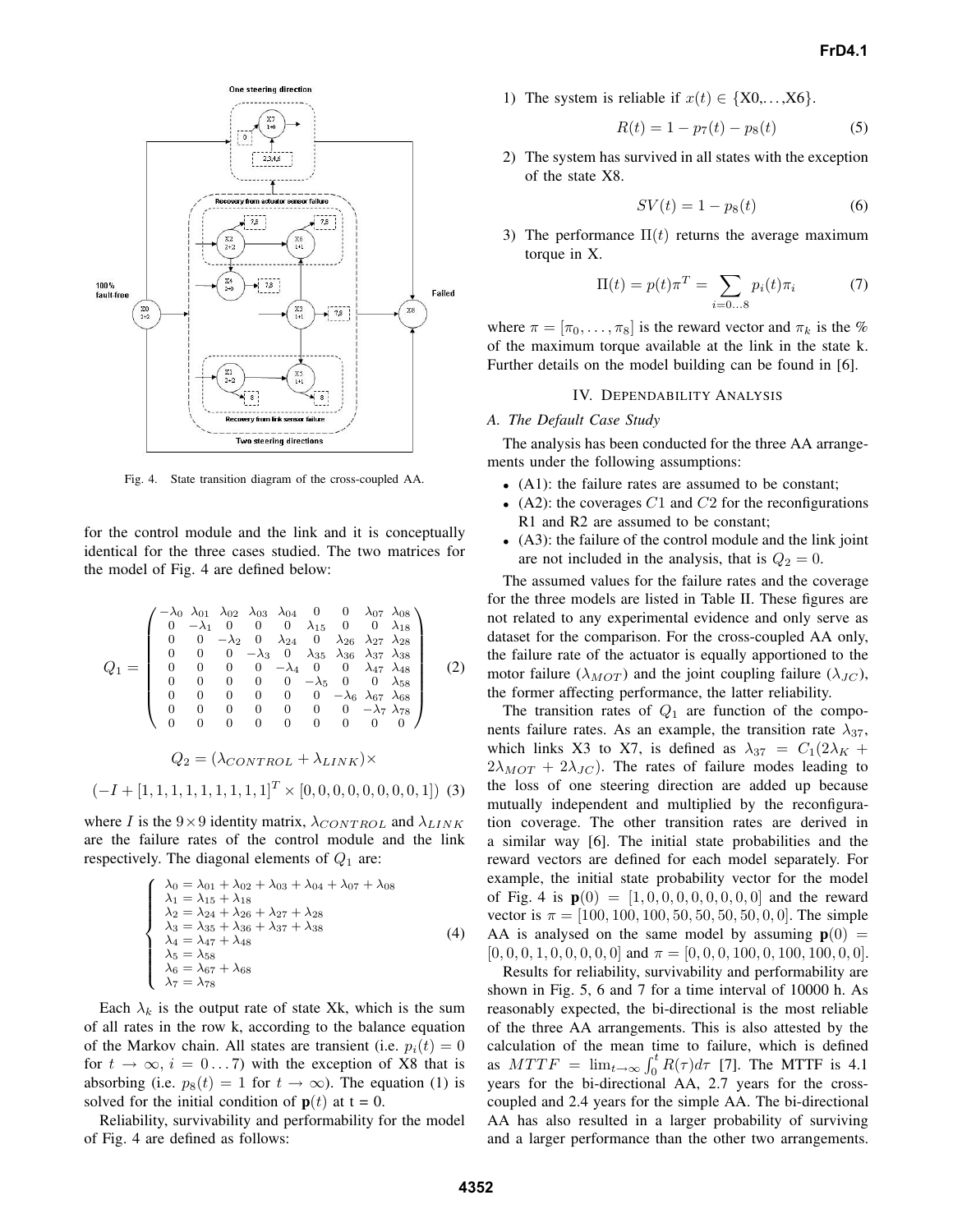| <b>TABLE II</b>                      |
|--------------------------------------|
| PARAMETERS SETTING FOR THE ANALYSIS. |

| <b>Failure</b> rate                            | Failures per hour                                   |
|------------------------------------------------|-----------------------------------------------------|
| $\lambda_{ACT} = \lambda_{MOT} + \lambda_{JC}$ | $10^{-5} = \frac{1}{2}10^{-5} + \frac{1}{2}10^{-5}$ |
| $\lambda_K$                                    |                                                     |
| $\lambda_{SENSOR}$                             |                                                     |
| Coverage                                       | Value                                               |
|                                                |                                                     |
|                                                |                                                     |

The simple AA is slightly more performing than the crosscoupled, though it is less reliable. This can be explained by the fact that the cross-coupled AA applies half the torque per actuator, i.e. U/2 instead of U. For a larger capacity of the actuator motors, the cross-coupled would turn to be better in performance too than the simple AA.

#### *B. Sensitivity Analysis*

The sensitivity analysis is conducted with respect to the coverages C1 and C2. Four scenarios are analysed, which are obtained for C1 and C2 either 1 or 0, where 1 means that the reconfiguration is included and 0 means that is not. The results are calculated for  $t = 10000$  h and plotted in Fig. 5, 6 and 7. For the three AA arrangements, reliability and performability are sensitive to C2 as shown in Fig. 5 (right) and Fig. 7 (right). On the contrary, for the cross-coupled and the simple AA arrangements the survivability is less sensitive to C2 than to C1, see Fig. 6 (right). The lines joining the four points are just to make the plots more readable and they do not correspond to any intermediate value.

## V. CONCLUSIONS

This paper has presented the study of dependability and performability of an actuation mechanism for safe cooperating human-robot applications. As case studies, three antagonistic actuation arrangements (simple, cross-coupled and bi-directional) of an intrinsically safe robot link have been considered. The failure modes of the various components have been identified through FMEA and arranged into a state transition diagram for the description of the system failure processes. Two dependability attributes have been considered: the reliability, which is the probability of steering the link in both directions, and the survivability, namely the probability of keeping the control of the link in one direction at least. The maximum torque available at the link has been taken as a performance index. The model has been analysed for a given operational scenario, assuming that the system is continuously working and no repair is possible. The bi-directional AA has resulted the most dependable and performing architecture, followed by the cross-coupled AA. An additional sensitivity analysis has demonstrated that the calculated dependability attributes and performance strongly depend on the fault detection and reconfiguration facilities, which are the basic constituents of a fault management strategy.

Some extensions of this study are envisaged in order to get further evidence on benefits and drawbacks of the

various design alternatives. In particular, the design should take into consideration the costs associated to each solution. In this respect, the cross-coupled AA could represent a better compromise between dependability and costs than the more complex bi-directional AA. The results also depend on the functioning of the control system and the link, which have not been considered in the study. The inclusion of other parts of the system will likely complicate the model and its analysis. Nevertheless, under certain assumptions and reasonable approximations, the modeling approach can be scaled up and applied to more complex robotic structures. To this end, an important requirement is to verify that the various parts develop independently their failure process thus enabling separate modeling and analysis.

In conclusion, as a perspective direction of research, the dependability and safety issues, addressed here and in [5] respectively, could be reformulated in a larger comprehensive framework. The new study will make it possible to calculate the minimum time of the VIA as a function of maximum torque available at joint, which is one of the results of this paper. Furthermore, the optimal performance for the VIA will depend on the system failure process and, importantly, on the inherent fault tolerance for a more effective evolution of the design alternatives.

## VI. ACKNOWLEDGEMENTS

This work is supported by the Prospective Research Project PHRIDOM as part of the FP6-2002-IST507728 Network of Excellence EURON, and by the FP6-2006- IST045359 Specific Targeted Research or Innovation Project PHRIENDS.

#### **REFERENCES**

- [1] A. Avizienis, J. Laprie, B. Randell and C. Landwehr, *Basic Concepts and Taxonomy of Dependable and Secure Computing*, IEEE Transactions on Dependable and Secure Computing, vol. 1, No. 1, pp. 11-33, January/March 2004.
- [2] A. Bicchi and G. Tonietti, *Fast and Soft Arm Tactics: Dealing with the Safety–Performance Tradeoff in Robot Arms Design and Control*, IEEE Robotics and Automation Magazine, Special Issue on "Safety Among Us", Vol.11, No.2, June, 2004.
- [3] A. Bicchi and S. Lodi Rizzini and G. Tonietti, *Compliant Design for Intrinsic Safety: General Issues and Preliminary Design*, Proc. Int. Conf. on Rob. Sys., IROS 2001, Maui, Hawaii.
- [4] A. Bicchi, E. Colgate, M. Peshkin, *Physical Human-Robot Interaction*, to appear in the "Handbook of Robotics", O. Khatib, B. Siciliano (eds.), Springer Verlag, 2006.
- [5] G. Boccadamo, R. Schiavi, S. Sen, G. Tonietti and A. Bicchi, *Optimization and Fail-Safety Analysis of Antagonistic Actuation for pHRI*, In Henrik I. Christensen, editor, European Robotics Symposium 2006, volume 22 of Springer Tracts in Advanced Robotics, pages 109 - 118. Springer Berlin / Heidelberg, 2006.